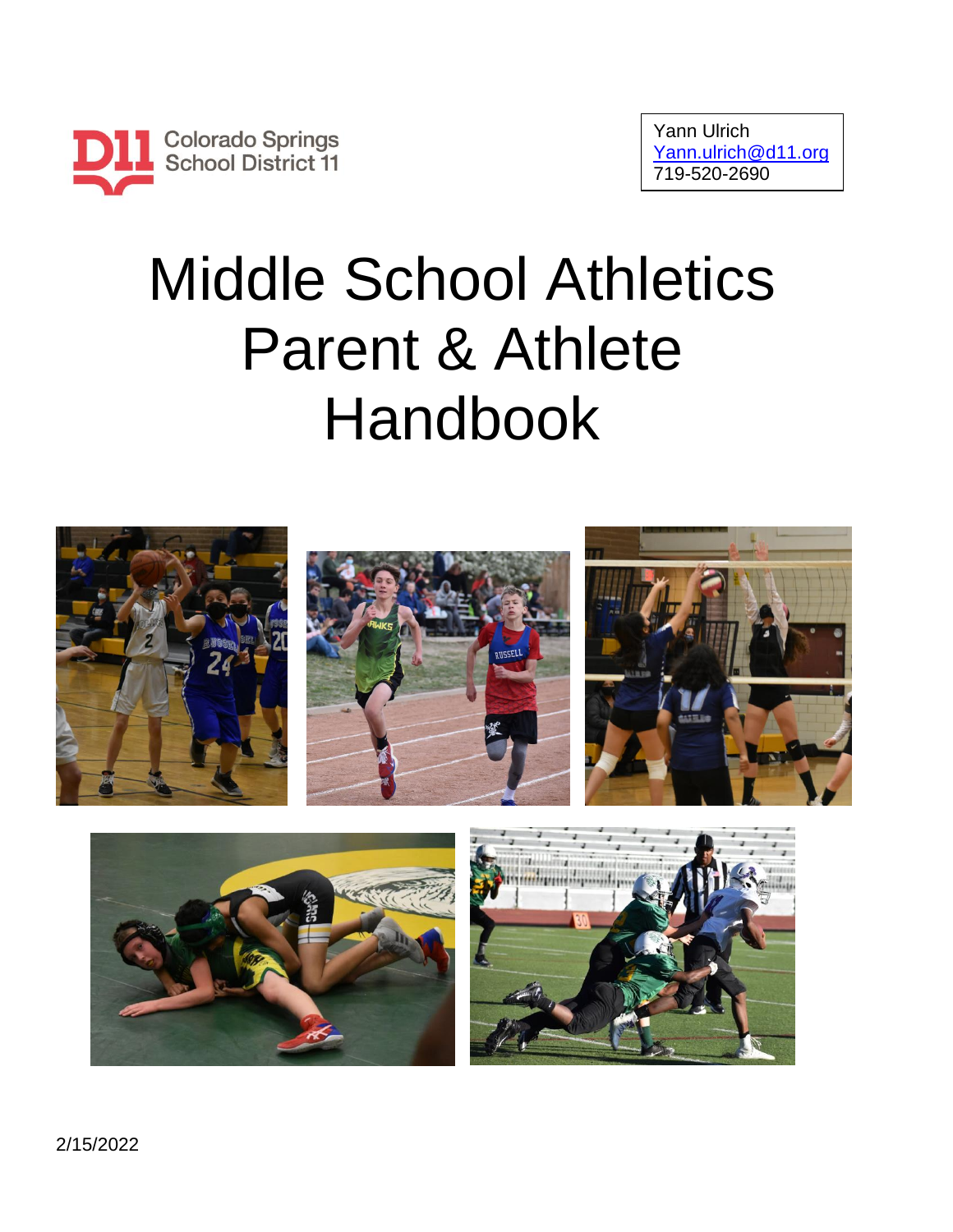## **Philosophy and Goals of Middle School Athletics**

School District #11's Middle School Interscholastic Athletic Program strives to provide an atmosphere for all interested students to discover and grow within the offered sports while competing in a developmentally appropriate arena.

### **GOAL:**

The goal of the District Eleven Middle School Interscholastic Athletic Program is to provide student athletes an opportunity to grow in a prospective sport through a positive, enjoyable experience within an atmosphere of teamwork and sportsmanship.

Each student expressing an interest in the sports offered should be afforded the opportunity to participate during the season or try out at the start of the season regardless of size or ability.

Participants in athletic programs will represent their respective schools according to the standards set forth by the school administration and coaches. Good sportsmanship by athletes, spectators and coaches will be emphasized throughout the entire program.

## **Sportsmanship and Conduct**

As participants in School District 11 athletic program, stakeholders are expected to conduct themselves with the utmost integrity and sportsmanship. This includes, but is not limited to, respectful behavior toward all opposing team members, officials, and other adult support staff. The expectation is that all participants will be courteous, honest, and maintain the integrity of the sport.

#### **The Coach:**

- 1. Treats own players and opponents with respect.
- 2. Inspires in the athletes a love for the game and the desire to compete fairly.
- 3. Is a good role model.
- 4. Disciplines those on the team who display unsportsmanlike behavior.
- 5. Respects the judgment and interpretation of the rules by the officials.
- 6. Knows he/she is a teacher and understands the athletic arena is a classroom and always remembers
- it is a privilege not a right to represent school and community.

#### **The Parent/spectators:**

1. Remember that you are at a contest to support and cheer for your team and to enjoy the skill and competition; not to intimidate or ridicule the other team and its fans.

2. Remember that school athletics are learning experiences for students and they may make mistakes.

Praise student-athletes in their attempt to improve themselves as students, as athletes and as people as you would praise a student working in the classroom.

3. A ticket is a privilege to observe the contest, not a license to verbally assault others and be generally obnoxious.

4. Learn the rules of the game, so that you may understand and appreciate why certain situations take place.

5. Show respect for the opposing players, coaches, spectators and support groups.

6. Respect the integrity and judgment of game officials. Understand that they are doing their best to

help promote the student-athlete, and admire their willingness to participate in full view of the public.

7. Recognize and show appreciation for an outstanding play by either team.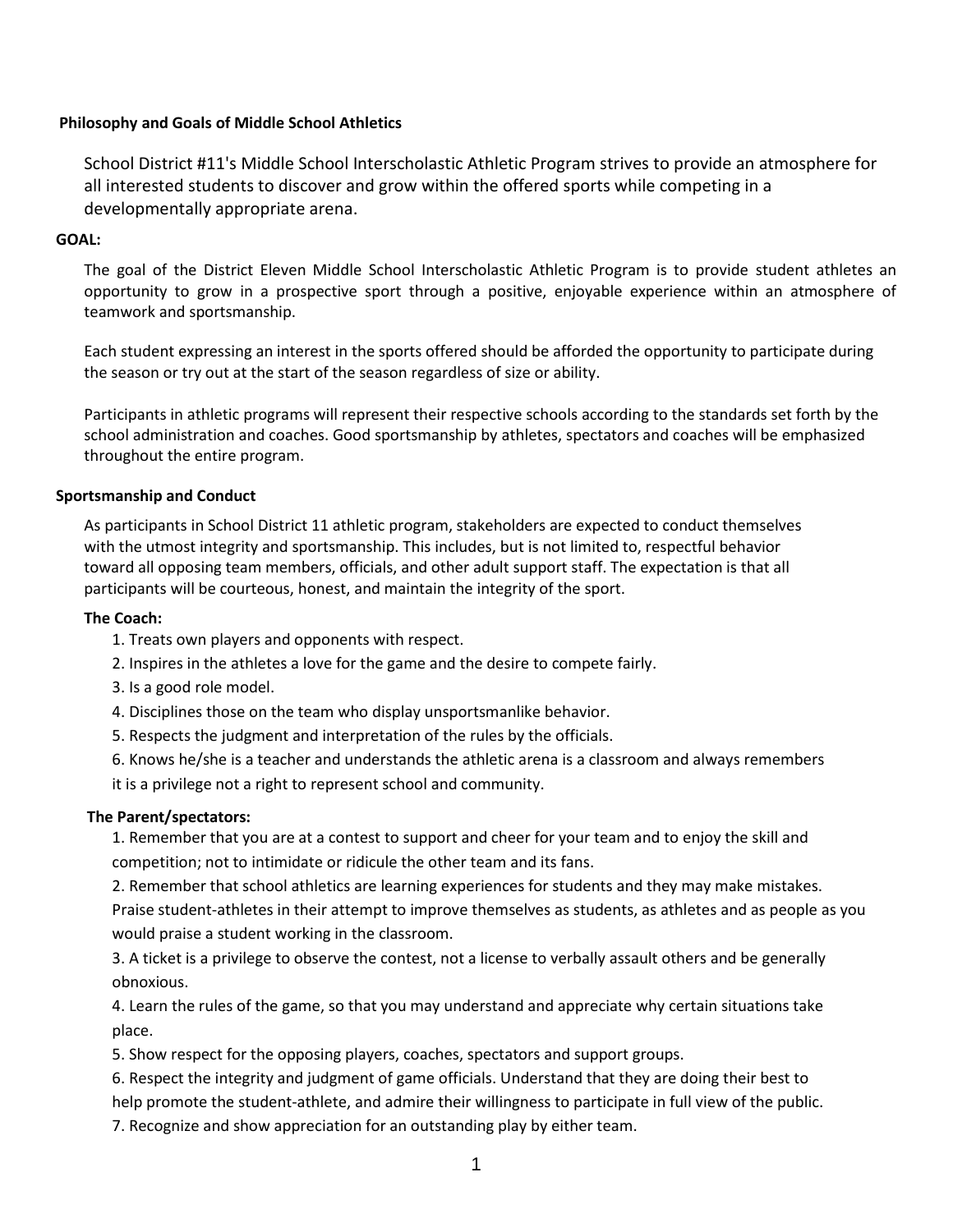8. Refrain from the use of tobacco/nicotine delivery devices and controlled substances (alcohol, drugs, etc.) before, during games, and afterwards on or near the site of the event.

9. Use only those cheers that support and uplift the teams involved.

10. Recognize and compliment the efforts of school and league administrators for their efforts in emphasizing the benefits of educational athletics and the rule of good SPORTING BEHAVIOR to the end.

11. Be a positive role model through your own actions and by censuring those around you at events whose behavior is unbecoming.

# **The Player:**

- 1. Treats opponents with respect.
- 2. Plays hard, but plays within the rules.
- 3. Exercises self-control at all times, setting the example for others to follow.
- 4. Respects officials and accepts their decisions without gesture or argument.
- 5. Wins without boasting, loses without excuses and never quits.
- 6. Always remembers that it is a privilege to represent the school and community.

#### **Participation**

The players and their parents must understand that participation in the District 11 League, as in high school sports, is a privilege and not a right. Each school has the right to establish more stringent participation and eligibility rules than are stated in the Athletic Handbook.

#### Daily Attendance:

The District 11 Athletic Department believes and promotes the importance of academic student achievement and the health and well being of all students. It is suggested that students be in attendance on the day of competition in order to compete in a contest. However, realizing that extenuating circumstances sometimes prevent that, it is understood that the student, parent, coach and building athletic director will work together to determine if the athlete will be able to compete.

#### Suspension:

Students who are suspended from school are not eligible to participate in practices or contests and should not be on any D11 campus.

#### Eligibility:

Participation in the District 11 Athletic Program is open to all sixth, seventh, and eighth grade students.

#### Title IX Considerations:

The middle school sports philosophy promotes equal and/or separate programs for members of both sexes. Participation in activities is offered on an equal basis for boys and girls.

#### Student Regulations

- 1. Prior to the first practice or try-outs, students MUST HAVE a sports Physical and Emergency contact form turned into the main office.
- 2. Sixth, seventh and eighth grade students who are enrolled in a District 11 middle school are eligible for participation in the athletic program. Any other interested students (home school, charter school, etc.) must contact the District Athletic Office to determine eligibility.
- 3. All activities will be structured for involvement by three grade levels. There will be an A-squad and a B-squad representing each school when the number of athletes permits.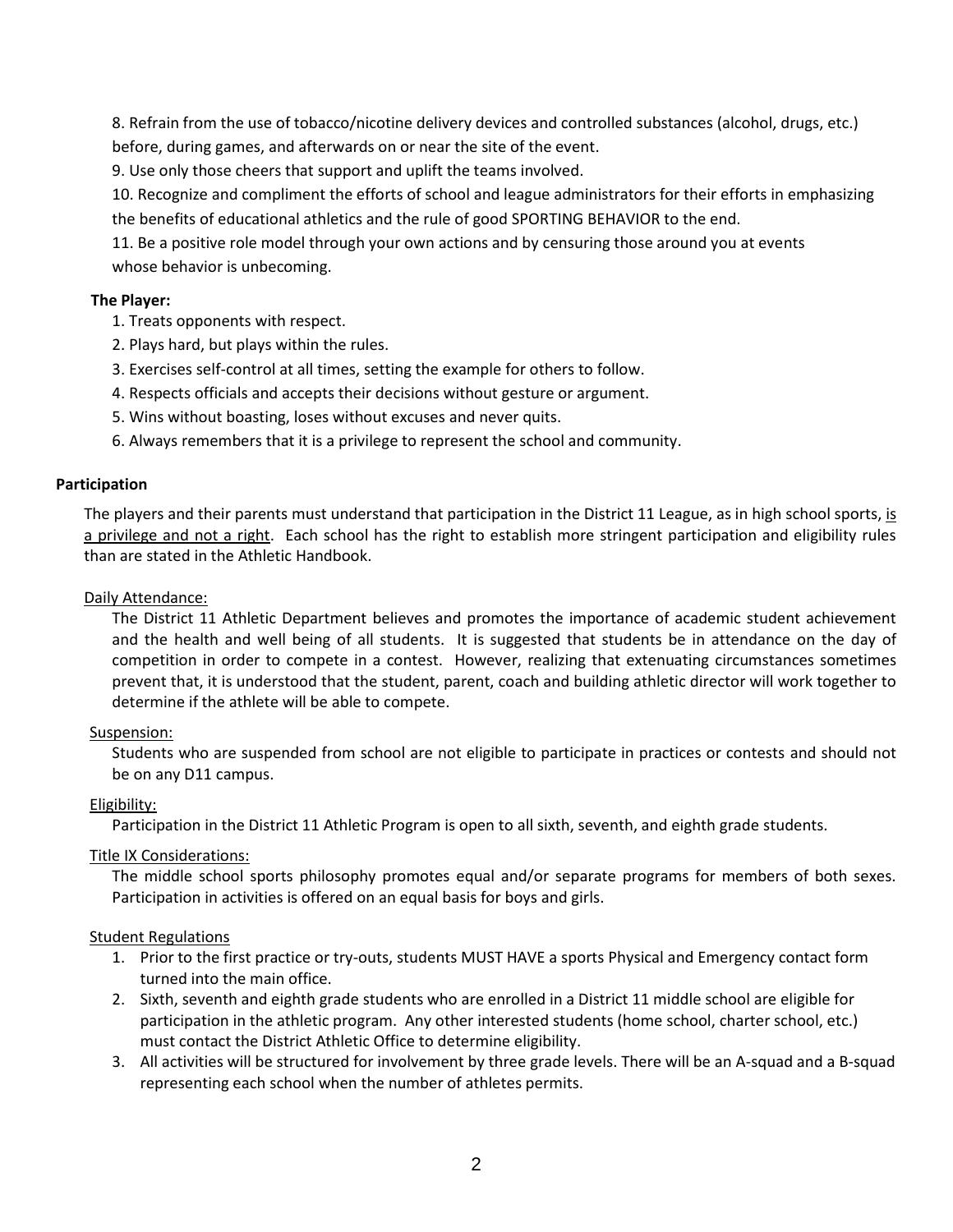# **Code of Conduct for Parents and Spectators**

In order to establish a positive, sportsmanlike atmosphere at the District Eleven middle school events, the District Athletic Office and middle schools require specific behavioral expectations for parents and spectators.

# **Therefore, parents and all other spectators must:**

- $\bullet$  Remain in the designated area during competitions.
	- $\triangleright$  Basketball (remain in designated seating areas as long as capacity allows, not entering the court, player bench area, viewing from the end-lines)
	- $\triangleright$  Football (remain in designated viewing areas, not entering the team area, coaches box or field)
	- $\triangleright$  Track (remain in designated seating areas, not entering the track or athlete staging areas)
	- $\triangleright$  Volleyball (remain in designated seating areas, not entering the court or player bench area)
	- $\triangleright$  Wrestling (remain in designated seating areas, not entering the mat area or player bench area)
- Refrain from coaching athletes from the stands during games and practices.
- Encourage & model good sportsmanship by demonstrating positive support for all players, coaches, officials and spectators.
- Respect the integrity and judgment of game officials. Understand that they are doing their best to help promote the student-athlete, and admire their willingness to participate in full view of the public.
- Refrain from any booing, taunting, degrading comments, profane language or gestures.
- $\bullet$  Support a sports environment for athletes that is free of drugs, tobacco and alcohol while in attendance and on campus.
- Expect his/her child treat other players, coaches, fans and officials with respect regardless of race, sex, creed or ability.
- Praise athletes for their efforts and accomplishments, not their faults.
- Maintain self-control at all times.
- Inform and monitor other friends of the family or family members who are in attendance of these expectations.
- ◆ Know the rules of the contest.
- Make an appointment to discuss any concerns at an agreed upon time and place. It is not appropriate to confront an official, coach or school administrator before, during or after a contest.
- $\triangle$  Remember that children participate to have fun and that the game is for youth- not for adults.

Parents/Spectators that fail to follow these expectations may be subject to disciplinary action to include, but not limited to the following:

- $\triangleright$  Verbal warning
- ➢ Written warning
- $\triangleright$  Game ejection/suspension
- $\triangleright$  Season suspension
- ❖ ANY PARENT OR SPECTATOR EJECTED FROM A CONTEST FOR COMMITTING AN UNSPORTSMANLIKE ACT SHALL BE INELIGIBLE TO ATTEND THE NEXT REGULARLY SCHEDULED CONTEST. HE/SHE MAY NOT ATTEND ANY MIDDLE SCHOOL CONTEST AT ANY LEVEL IN ANY SPORT DURING THIS TIME. FURTHER CONSEQUENCES MAY BE IMPOSED AS WARRANTED.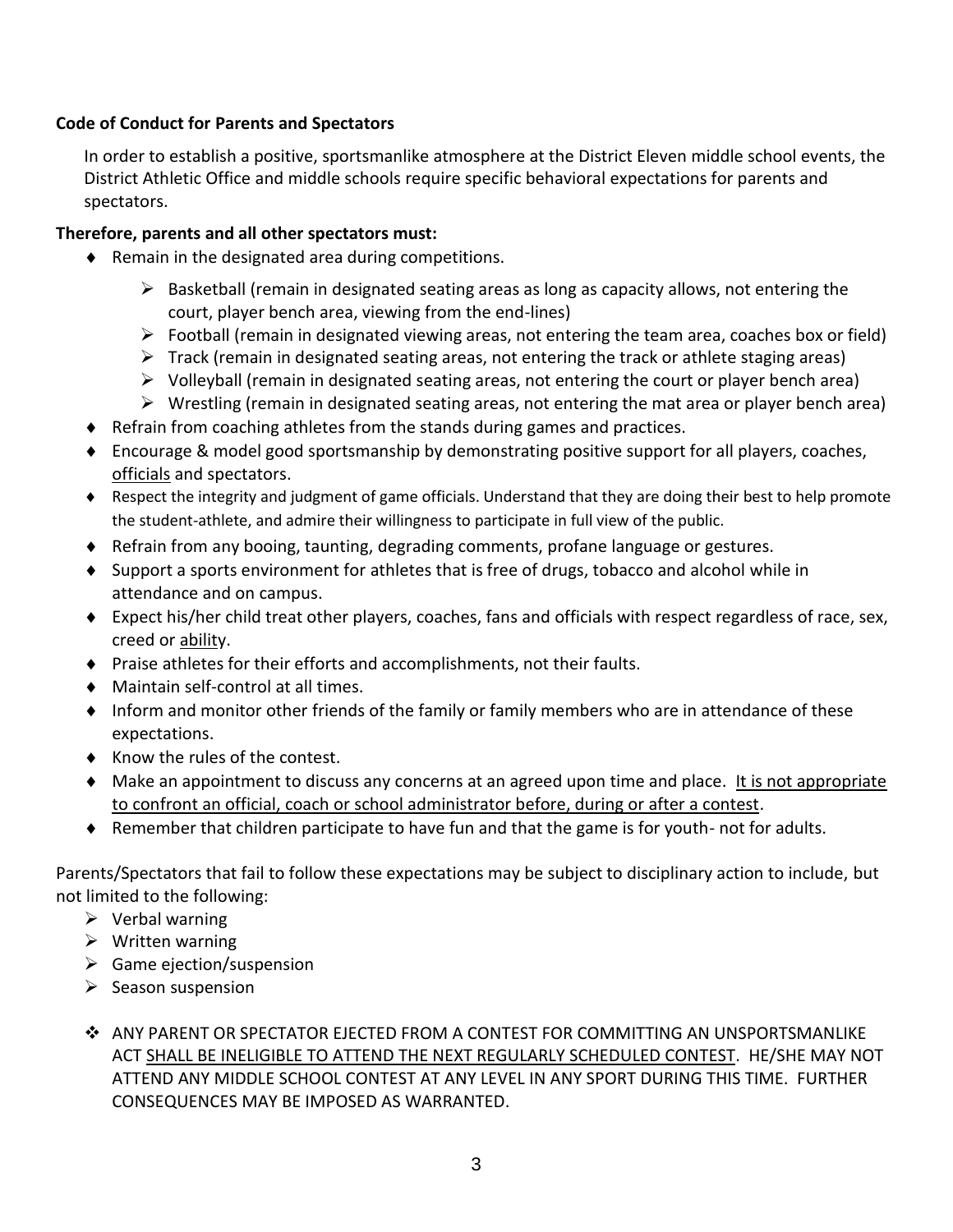# ❖ EJECTION OF A FRIND OF THE FAMILY OR FAMILY MEMBER IN ATTENDANCE MAY BE EXTENDED TO THE ATHLETE'S PRIMARY PARENT OR GUARDIAN.

### **District Athletic Policies**

#### **Student Regulations**

- 1. Students MUST HAVE on file prior to tryouts and their first practice a Parent Permission Card (see appendix A-1) which contains the following:
	- a. Parent signature
	- b. Physician signature, including the doctor's stamp, by a medical doctor licensed to practice in Colorado, indicating the student has had a physical within the year. Only chiropractors that are sport physical certified may give physicals. (List is on file at the District Athletic Office.)
	- c. Insurance coverage
- 2. Sixth, seventh and eighth grade students who are enrolled in a District 11 middle school are eligible for participation in the athletic program. Any other interested students (home school, charter school, etc.) must contact the District Athletic Office to determine eligibility.
- 3. All activities will be structured for involvement by three grade levels. There will be an A-squad and a B-squad representing each school.

# **Eligibility (Student)**

Student will participate on the school team of the school they attend as long as that school offers the sport. If the school does not offer the sport desired, the family will work with the District Athletic office to join an appropriate D11 school program.

- 1. Middle School Transfer Rule:
	- a. Any student enrolled at a middle school by the first day of practice/tryouts in any sport season will be permitted to participate on a team.
	- b. Any student who enrolls in a middle school after the first day of practice/tryouts in a sport season falls under the CHSAA guidelines for eligibility to participate on the team and has made a bona fide move.
- 2. GUIDELINES FOR ELIGIBILITY AS LISTED IN THE DISTRICT HANDBOOK ARE MINIMAL. INDIVIDUAL BUILDINGS MAY HAVE MORE RESTRICTIVE POLICIES AS LONG AS THEY ARE BASED ON BUILDING PHILOSOPHY CONCERNING GRADES, CITIZENSHIP, AND SPORTSMANSHIP.
	- a. If an athlete gets more than one "F", he/she is ineligible to participate in any competition. He/she may practice but never compete.
	- *b.* Eligibility will be checked at least every other week. If an athlete is ineligible, he/she may not become eligible until the next grade check. An athlete who is ineligible may have a weekly grade check until eligibility is established**.** *EXCEPTION: Please see End of Quarter/semester below.*
	- c. Eligibility forms will be checked for eligibility by the building Athletic Director.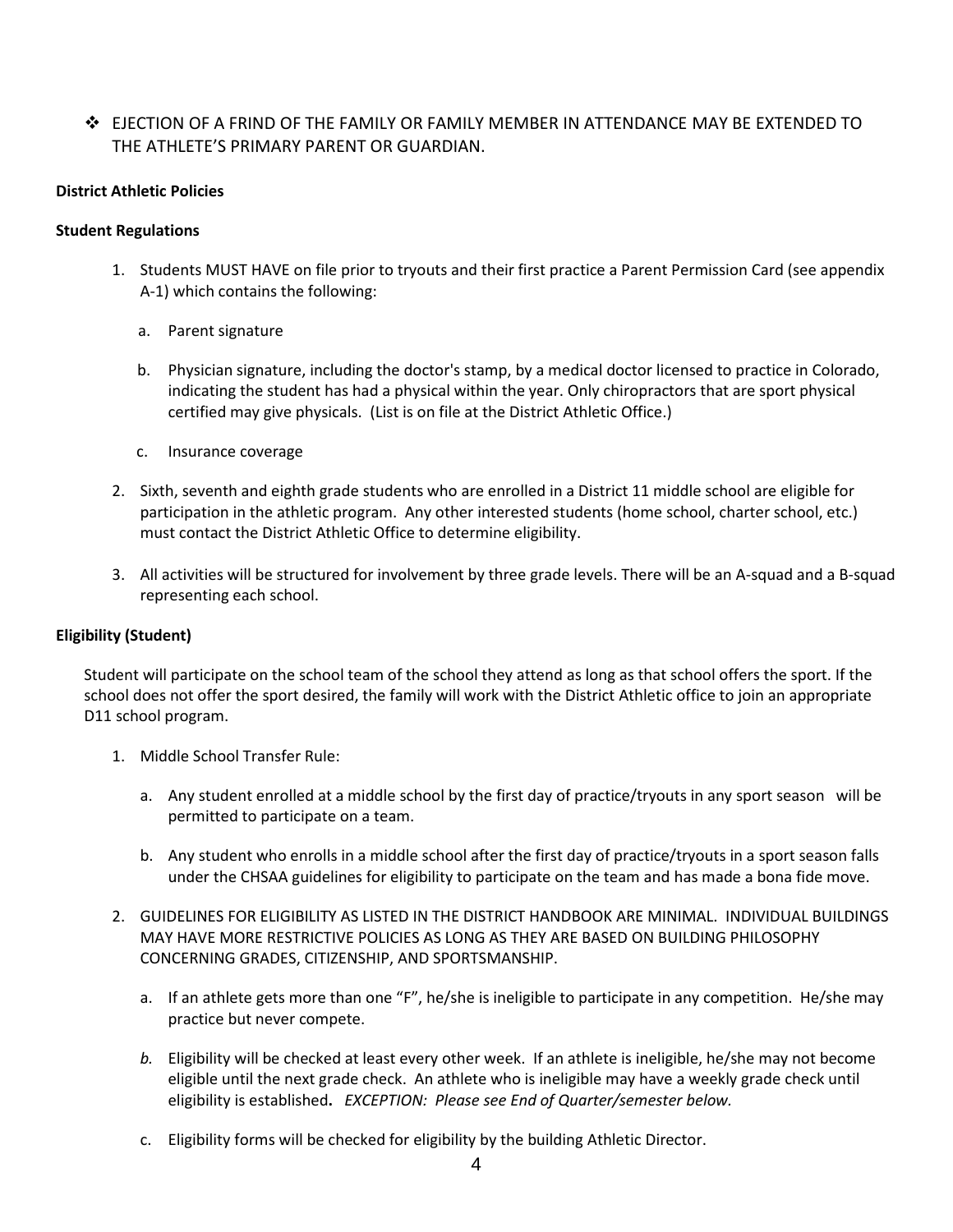- d. If an athlete is ineligible, the Athletic Director will notify the coach.
- e. The building administration will be responsible for maintaining the eligibility forms on file.
- 3. End of Quarter/Semester: If an athlete gets more than one "F", he/she may try out and practice but not compete with the team for a period of two weeks at which time the athlete may regain eligibility by a grade check. (The key is the ineligible athlete may always practice, but never compete.)
- 4. An "I" grade is considered an "F."

#### **Home School Students**

According to state law, home school students may participate in public school athletic programs. D 11 Athletics welcomes their involvement. However, there is a specific procedure that must be followed so that the eligibility and tournament status of public school interscholastic athletic teams are not jeopardized.

Therefore, parents who home school their children and wish for them to be involved in the D 11 Athletics program at the Middle School level must do the following:

- Contact the District Athletic Office at 520-2690 to set up an appointment for the purpose of determining the eligible school to join.
- Set up a meeting with the eligible school to officially register their student(s) as a home schooled athlete(s) and pay the participation fee.
- Realize that home schooled athletes fall under the same rules and regulations as regular school students regarding:
	- Academic eligibility
	- Participation
	- Appropriate behavior
	- All CHSAA and Middle School Athletic Handbook rules and regulations

Once paperwork is completed at the District Athletic Office, the student may then join the team or tryouts.

#### **Non-District Students**

All non-district students wishing to participate in the District 11 Athletic Program will pay the full 150% of the District's sport fee allowed by state law and follow the same procedures for enrollment as listed for Home School Students.

#### **Cheering**

Schools have the opportunity to have groups within a school such as a "Pride Team or Squad" with different responsibilities than cheerleaders had in the past. Emphasis involves a change in criteria from "performance of routines" to participation, service, hosting, and community involvement.

Uniforms will be a T-shirt or sweatshirt and shorts or slacks (nothing expensive).

This group may lead pep club or audience at home school only. They will not travel to other schools. Track meets are considered to be District events/neutral territory so "pride teams" can be in the crowd, but not in front of the crowd. It is suggested that this group be considered a part of student government or leadership class. The goal is to get away from the concept of cheerleaders entirely and to encourage student participation in school spirit and leadership activities.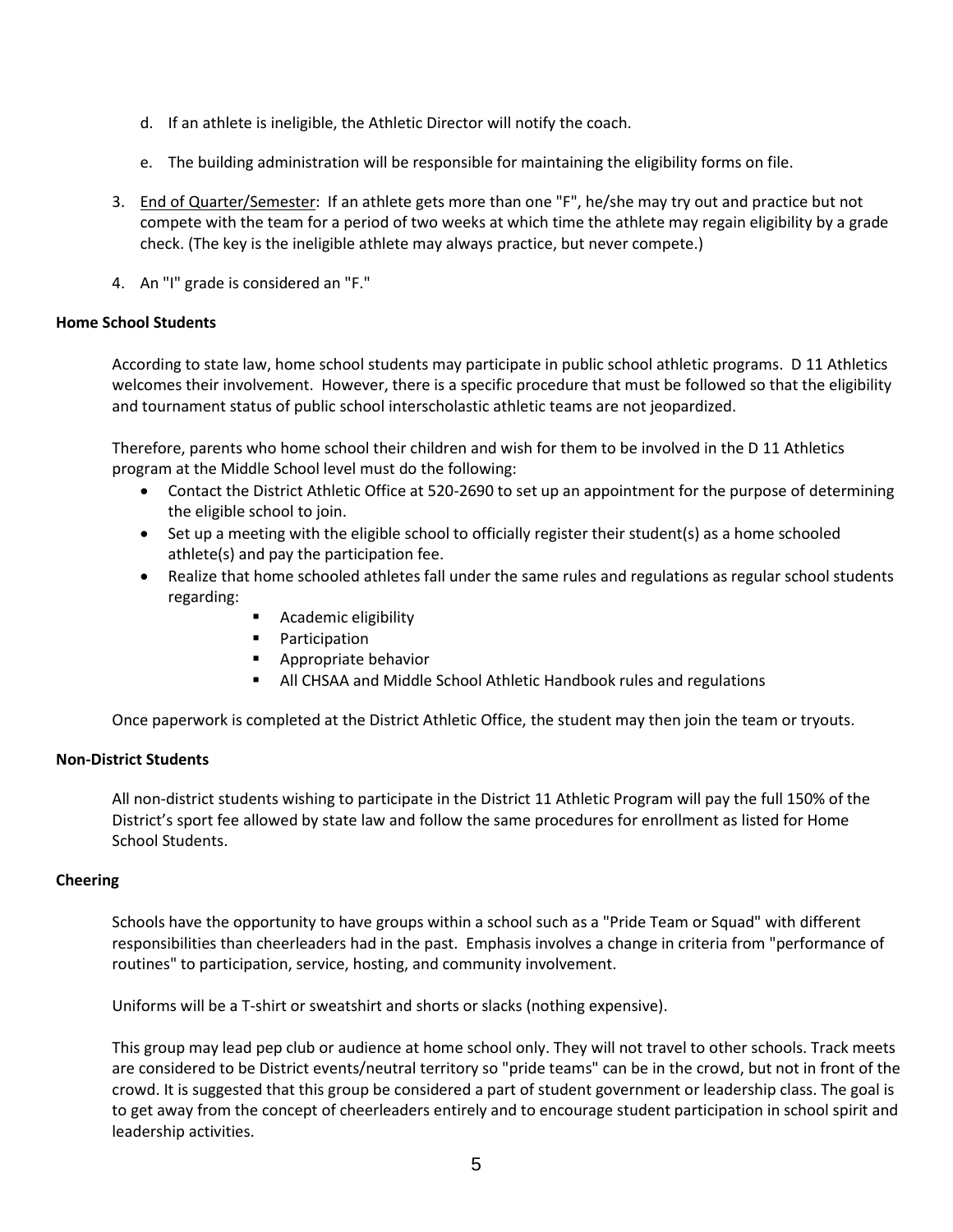#### **Performing Groups**

No noisemakers and/or bands are allowed at league games/matches or at District Classic Tournaments.

No drill teams, dance teams or organized performance groups are allowed at league games/matches or at District Classic Tournaments.

#### **Admissions**

1. Regular Season Games/Meets/ Match: Only those students who are in uniform or display a pass from the coach indicating they are a team member will be admitted free.

Adults/H.S. Students/Senior Citizens \$1.00 Middle School 5 .50

Lifetime Passes for senior citizens may be obtained through the District Athletic Office. The senior must live in District Eleven and be at least 60 years old.

2. District Classic: Only those students who are in uniform or display a pass from the coach indicating they are a team member will be admitted free.

District Classic Prices:

Adults/High School Students/Senior Citizens \$2.00

Middle School \$1.00

#### **Refusal to Compete**

During league play if a team refuses to compete in or complete a contest, they forfeit their right to participate in the end of season District Classic. If they refuse to compete in any part of the District Classic, they forfeit their right to compete any further in the District Classic and will take last place.

#### **Cancellation of Contests**

- 1. CRITERIA USED BY THE ASSISTANT DISTRICT ATHLETICS DIRECTOR IN MAKING A DECISION TO CANCEL:
	- a. Evaluate the weather conditions and forecast for the afternoon/evening.
	- b. Evaluate road conditions as they relate to the safe transportation of athletes, coaches, and supervisory personnel before and after the game.
	- c. Contact various areas of the city by phone.
	- d. Listen to parental concerns in regard to providing transportation for athletic teams.
	- e. Confer with other administrative personnel.
	- f. Determine the effect of the cancellation on the district-wide athletic schedule.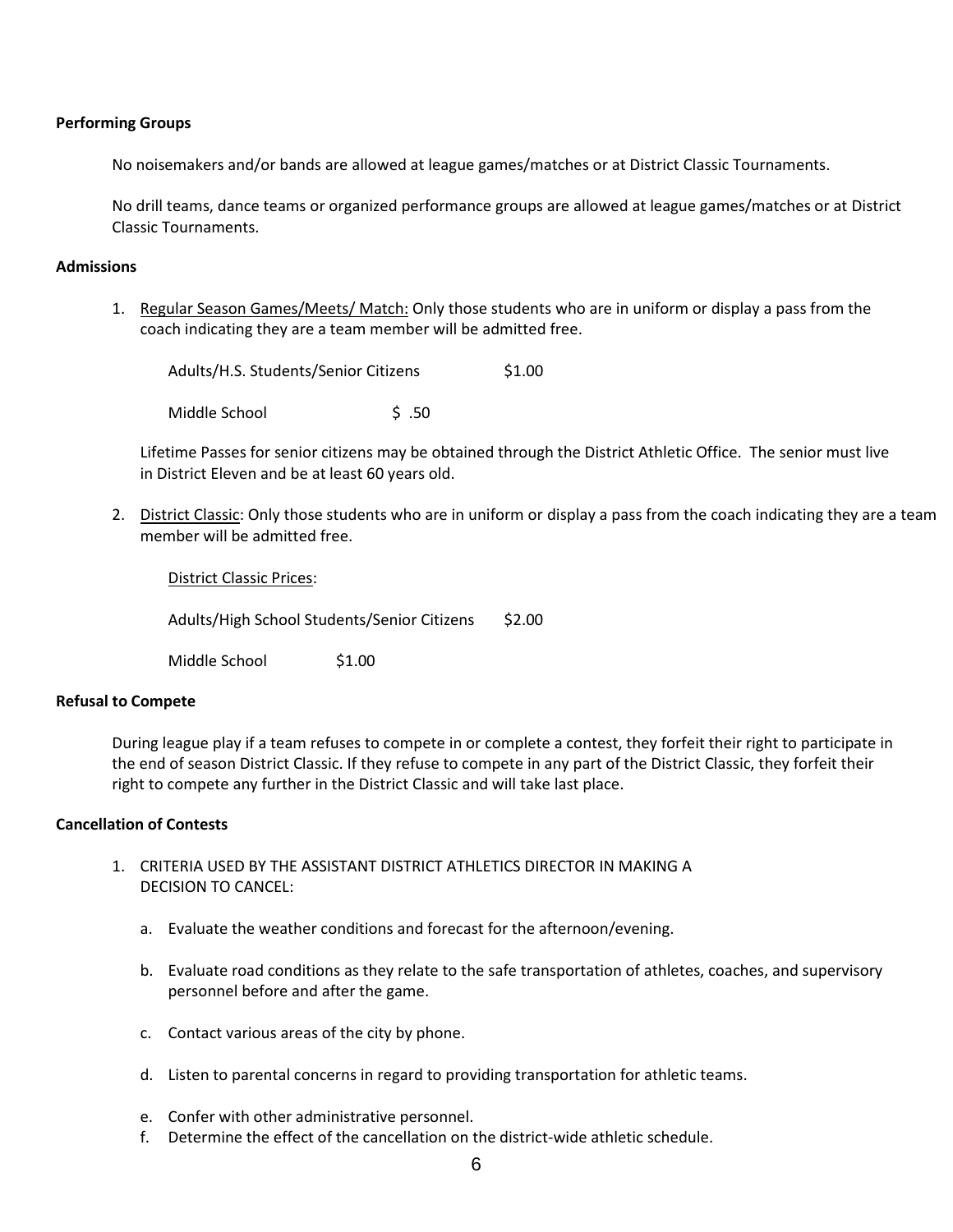- f. Make a decision to cancel by 2:00 p.m. to enable principals and coaches to inform students and parents at the earliest opportunity.
- 2. Once a decision has been made to cancel, notification of all building principals will occur as soon as possible.
- 3. Contact the assignor of officials to cancel officials.
- 4. When a game or match (basketball, volleyball or wrestling) is cancelled district-wide, a Saturday make-up day may be built into the schedule. For track, any time a school misses two or more meets due to weather, when possible that school will be added in the next available meet. Participating in the make-up is mandatory. Any other emergency cancellations are the individual school's responsibility to schedule make-ups.

## **Athletic Fees**

- 1. Collection
	- a. All fees will be collected in the school's main office. Coaches will not collect money.
	- b. Each athlete will receive a receipt for payment.
	- a. A list of athletes who have paid will be placed in the hands of the coaches. This payment will be made prior to the first competition of that sports season. (If payment is not made prior to the cutoff date listed, the athlete will be ineligible for further participation unless the necessary paperwork has been completed to institute a payment plan with the approval of the building principal.)
- 2. Participation Fee/ Guidelines for Payment
	- a. Full Payment \$50.00
	- b. Partial Payment (This category will continue to use the federal guidelines for "free" or "reduced price" lunches.)
		- (1) Reduced price lunch \$33.00
		- (2) Free lunch \$17.00
	- c. An student who participates in three sports in a year, excluding football will pay half price (\$25/17/9)
	- d. There will be a family max of \$200 per family per school year (to include track, basketball, wrestling and volleyball) excludes football.
	- e. If athletes or parents indicate the above payment would create a hardship:
		- (1) The principal may choose to create a payment plan over a period of time until the fee has been collected, or

(2) The parent may call the District Athletic Office after meeting with the Principal (designee) to initiate consideration of a fee waiver.

- 3. Refunding Fees (must occur not later than the last day of the sport season.) A written request for refund must be submitted to the District Athletic Office. This request must have the coach's signature, a copy of the payment receipt, and the name and address where the refund is to be sent. Before a refund is requested, all equipment must be returned to the coach.
	- a. Full Refund
		- (1) If dismissed by the coach before the first scheduled competition.
		- (2) If the athlete drops before the first scheduled competition.
	- b. Half Refund
		- (1) If athlete is injured prior to the mid-point of the competitive season.
	- c. No Refund
		- (1) If athlete is dismissed for disciplinary reasons.
		- (2) If athlete quits voluntarily after the first scheduled competition.
		- (3) If inclement weather impacts the season.